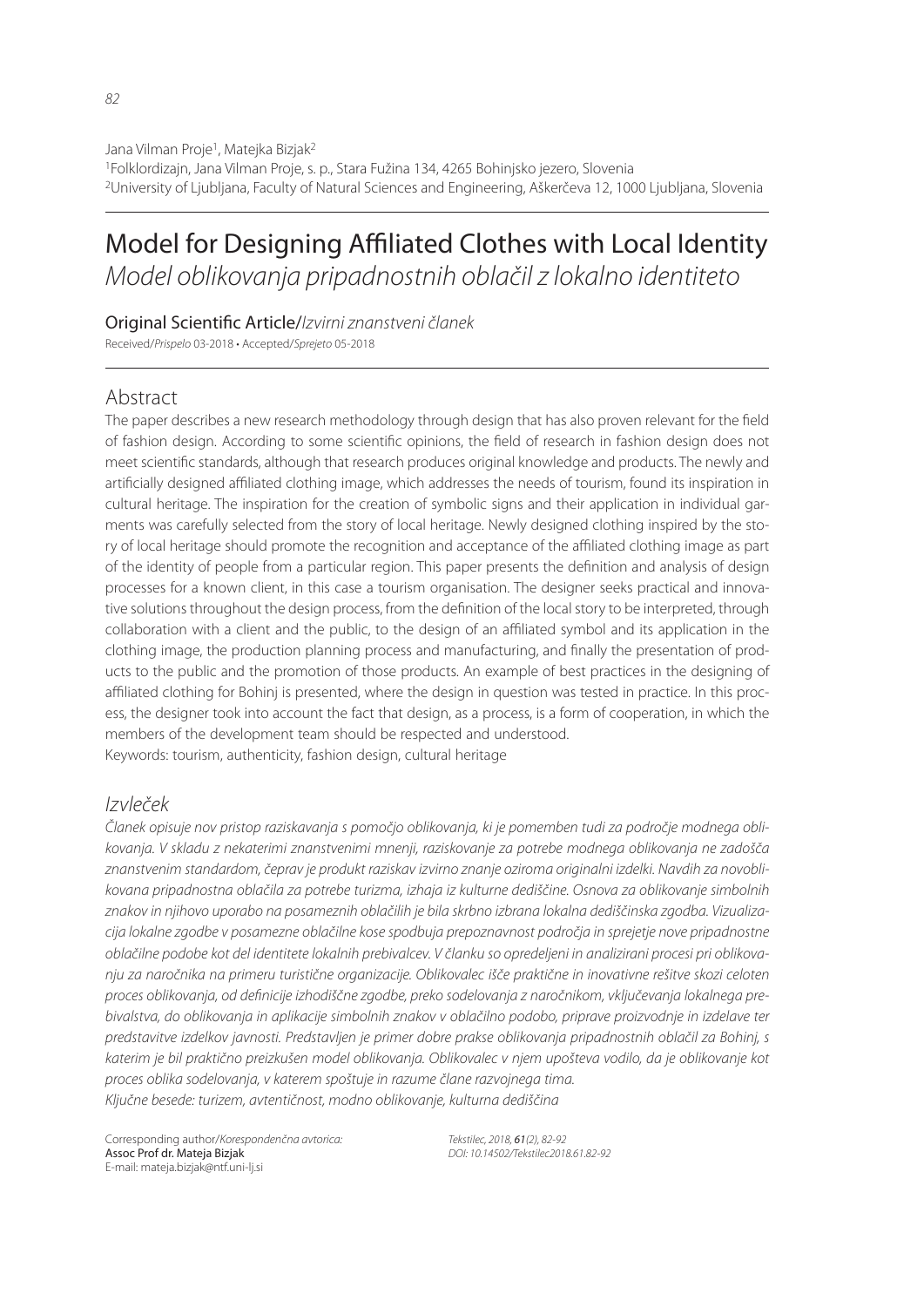## 1 Introduction

As a fashion designer, I was asked to design garments (uniforms) for a local tourism organisation in Bohinj. The new affiliated clothing design is to be used as a uniform for workers at tourist information centres. It should be the representative clothing of staff in their workplace, and of the local inhabitants when they present a particular destination, local products and services.

The story of that destination should be told through clothing, while its visual appearance should serve as a "clue" to the local stories that the destination would like to present. The visual appearance of clothing should at once evoke the traditional vibe of the destination, the theme of interpretation and the geographical characteristics of the region. A clothing image should also be consistent with the way customers dress, and be adapted to working conditions and job diversity, with a comfortable cut and materials that are easy to maintain. Staff should identify themselves with the clothing and feel good wearing it. The clothing must therefore allow for combining and individual accessories.

If we follow Knific,  $[1]$  who emphasises that numerous meanings are attached to a clothing image, which through its appearance completes a comprehensive visual image of the mythical stories that describe it, we can achieve all objectives through sound structural design. The primary challenge in design concerns the visual interpretation of selected heritage stories and the way they are applied in clothing, so that visitors will at once relate them to a particular destination, while local inhabitants will accept them as their own.

Tourism staff and representatives of Bohinj usually wear their own modern clothing. At the main Tourist Information Centre in Bohinj, where the staff are visitors' first contact with the destination, employees dress in work clothes (black trousers, a white blouse, a neckerchief and a red coat).

Local inhabitants understand the typical clothing of Bohinj to be the "Bohinj national costume" (i.e. a Bohinj version of the national costume) or semblances of the historical clothing image of Bohinj Alpine herdsmen. Generally, they are not acquainted with what is the "correct alpine herdsmen" or the "correct Bohinj costume" clothing image according to historical clothing heritage and affiliated costumes. They thus rely on stereotyped perceptions.

Consequently, when they want to dress in a style typical of Bohinj (in Bohinj costume or Alpine herdsmen costume), they simplify cuts, search for cheap clothing solutions, and combine modern fashion that deviates significantly from the authentic presentation of historical clothing, which should be based on historical facts [1]. The feeling that something is authentic (even if it is not based on historical facts) is the key factor affecting the choice and recognition of elements of cultural heritage [2], and it is also the essential element for the holistic perception of the identity and style of a tourist area. As Copeland and Hodges [3] determined, the clothing themes of the representatives and performers at festivals, and presentations of a destination play a key role in the perception of what is traditional or an interpretation of heritage. Affiliated clothing allows the community to be recognisable from the outside, and reinforces an essential identity communication between its members. Through a clothing image, both tourism workers and local inhabitants are able to convey a message within the community and to visitors, as well. By dressing "traditionally", members not only present an image, but also demonstrate their perception of local traditions [4]. This involves the aesthetic experience through which all senses are stimulated and garments serve as the medium of communication with a group, strengthening a certain aesthetic sense of belonging and presenting themselves [4].

Affiliated costumes can be considered a defining factor of a destination's image and local identity. Based on a practical example, we will attempt to answer the questions of how to find and interpret local stories, and how to apply newly designed symbols in affiliated clothing ("local costume"), so that it will be recognised as being an authentic reflection of Bohinj.

#### 1.1 Cultural heritage and authenticity

Cultural heritage is closely related to the development of nationhood and countries. It represents the basis of the collective identity and the self-respect of an individual and society, as it answers the basic questions of who we are, where we come from and what we belong to [5]. A common cultural heritage connects the members of a group and excludes those who do not belong to the group. In order to be able to exclude "others", heritage cannot be universal. The main purpose of heritage is a subjective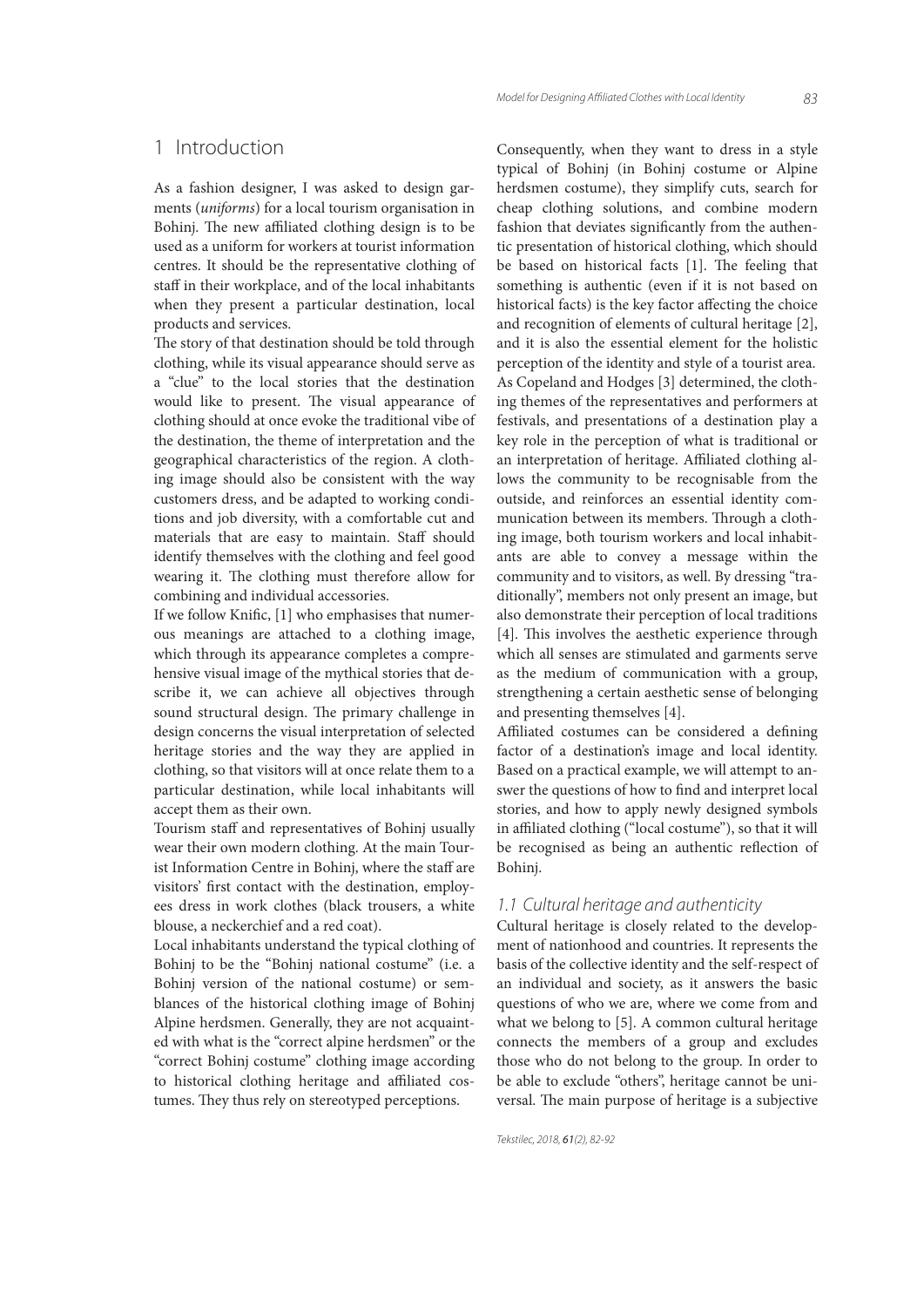pride in the history of a community that reveals its identity and glorifies its values [5]. As cultural heritage develops, history can be misinterpreted; it becomes a fabrication that in time, or because of its continuity over an extended period of time, can become an authentic memory of itself. Heritage can be recreated in order to make it attractive for modern times, and to adapt it to our image and wishes [6]. Bogataj synthesises the dimensions and the meaning of heritage into three concepts: continuity – memory; identity – reminder, and alternative – challenge [7]. The most important is continuity. The reappearance of elements of heritage over an extended period of time causes people to recognise these elements as local, original and authentic [1].

The perception and choice of cultural heritage is influenced by authenticity [2]. Authenticity is a problematic and insufficiently explored concept that hinders its practical application  $[8]$ . There are many types and meanings of authenticity, i.e. as an attribute of objects (object-based) and as an existential experience of the "true self" (existential authenticity)  $[8, 9]$ . The notion of authentic identifies something that is genuine, real, not invented or virtual, and something that is in accordance with broadly accepted, long-standing tradition and reflects the character of a certain time  $[6, 10]$ , but is in fact a great part of the phenomena that are today understood as the tradition that we invented, or at least pieced together in a particular historical and social context [11].

The reality and experience of local inhabitants and visitors is shaped by various structural contrasts, i.e. distinctions between the modern and the primitive, the sacred and the shallow, insiders and outsiders, reality and show, tourists and intellectuals [12]. These can be associated with the concept of authenticity, which reflects the immense complexity of interactions involving a cultural conflict, an identity quest, the purpose of the use and various dialectical tensions that exist between tradition and change, reality and fictional history and contemporaneity, and culture and individuality [13]. The authenticity and historical meaning of an item are merely evaluated by the individual's opinion [14]; it is a socially and above all individually constructed and evaluated perception of experience [15].

The post-modernist tourist is an affection-driven, experience-seeking hedonist, who does not judge authenticity from an intellectual distance, but

through emotional experience; an adventurer, who does not separate consumption from any other experience in life [16]. In terms of post-modernism, as mentioned above, authenticity is a socially and individually constructed and evaluated perception and experience, and can be influenced (claimed, presented, assured, authorised, and promoted) by tourism managers [15, 17].

The commercial presentation of cultural heritage or of culture itself has two different sides. Some authors cf. [18-20] claim that anything created and offered for commercial purposes automatically loses its authenticity (i.e. its natural meaning and value). Evidently, however, commercial presentation is often necessary for tourists to recognise the authenticity of cultural heritage [21], and often keeps traditional cultures and customs alive that would otherwise be lost [22]. The intent of the commodification of cultural heritage does not destroy its authenticity, but exposes its exchange value [23]. Tourism does, however, undoubtedly bring both positive and negative effects to the local economy and the integrity of heritage cf. [24, 25].

In our case, we are inventing new affiliated clothing that is supposed to become part of cultural heritage – authentic clothing from Bohinj. The interpretation of heritage – traditional stories – in a modern clothing image for tourism purposes may encompass both commercial presentation in a modern form and authentic content that should be recognised through affiliated symbols.

#### 1.2 Affiliated dress

Dress, especially affiliated clothing, is a form of nonverbal communication – a means of interaction that conveys a message through symbolism. Affiliated clothing is a type of dress that facilitates the reception and promotion of ideas, and makes it easier for individuals and groups to identify the roles that they are to present through their clothes [1]. In the region involved in this study, expressing affiliation through a clothing image is mostly associated with affiliated costumes, which are understood to be costumes for special occasions  $[26]$ . The development of the regional affiliated costume began in the second half of 19<sup>th</sup> century, as a special means of manifesting identity through a clothing image [27]. To construct the regional affiliated costume, individual clothing pieces and accessories were taken from the clothing image of the peasantry. These components (parts of the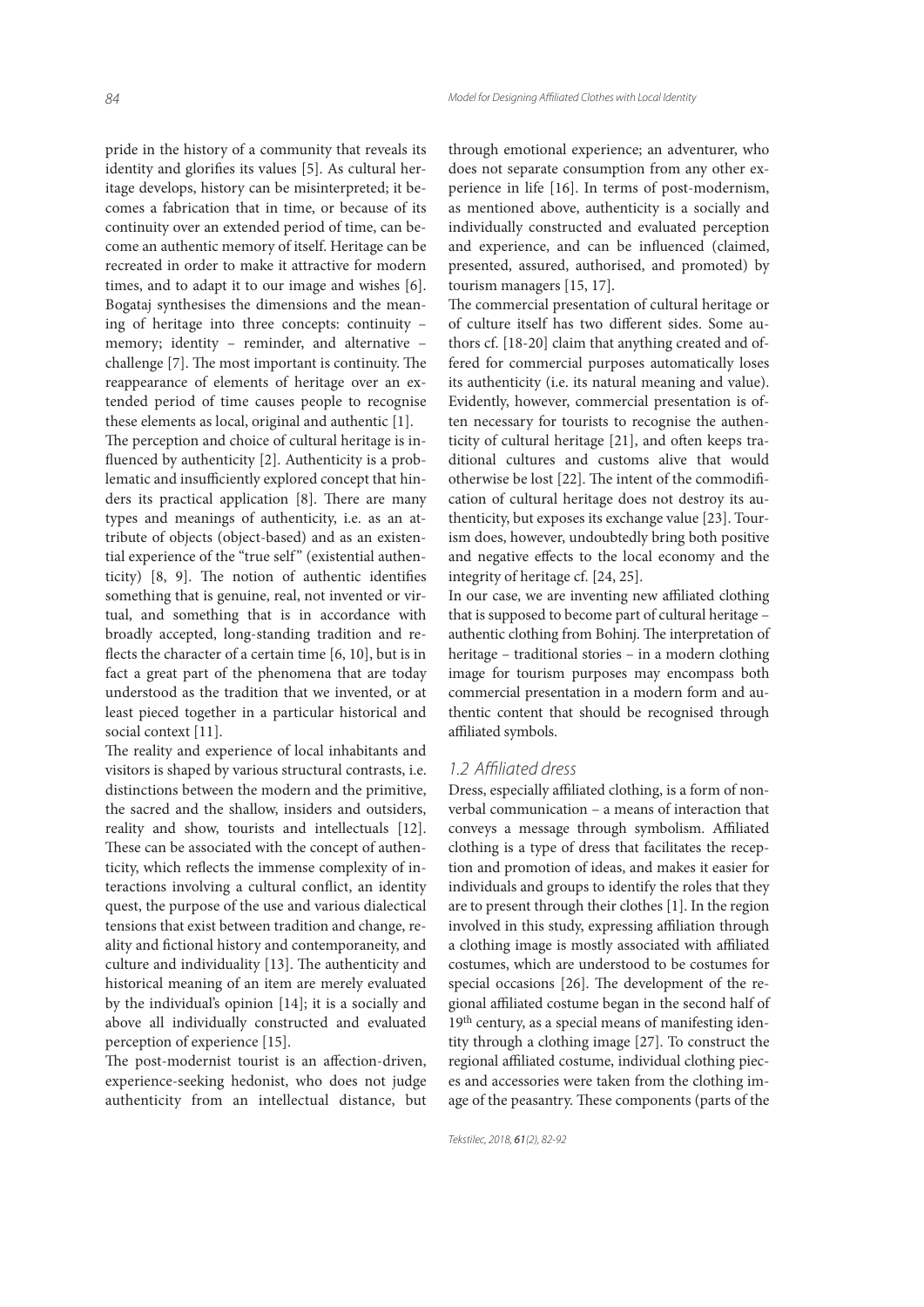clothing image) conveyed a new and clear meaning because they were used to express regional identity before "others" (mostly through folklore programmes and the organisation of traditional events for tourists, where affiliated costumes and their various versions are presented). They became symbols that society associates with its roots, and identifies with and recognises "as its own". In this way, the clothing image and its individual parts gained the status of clothing heritage in the eyes of the members of the imagined community  $[1]$ . Therefore, the identity that is expressed through clothing should not only be sought in cultural heritage and its symbols, but also, and above all, in the recreated stereotypes that were asserted through clothing heritage.

According to Copeland and Hodges, modern forms of national costumes are in sharp visual contrast to traditional styles and performing traditions, as business and costume-making skills have been replaced by mass production. Transformations from individuality to uniformity and consequently to modifications based on one's own comfort level can also be observed. A shift in traditional dress styles has fostered a division between those who emphasise tradition and those who embrace the idea of the modernisation of traditional costumes [1, 3].

Under the influence of tourism, artificial constructs are emerging that falsely represent the clothing of the past and invented traditions. They also gain new images through repeated interpretations in traditional events, and over time they gain "recurrent authenticity" and are accepted as "authentic" by tourists and cultural producers [1, 28, 29].

The design of a clothing image for the Bohinj region is based on a similar premise - the artificial construction of a clothing image that seeks inspiration in cultural heritage and that will spread the notion of a "traditional" clothing heritage by repeated use at traditional events and tourist shows. Thus, the constructed clothing image should over time be recognised and become part of the identity of the people of Bohinj. The newly designed affiliated clothing should express the character of the region stylistically and visually. It should be in line with the guidelines of the tourist destination, encompass the elements of not only previous clothing practices and forms, but also current clothing fashions and, through subtly included affiliation symbols, it should also enable local inhabitants and visitors alike to identify the clothing as coming from Bohinj.

# 2 Methods and model development

The research methodology through design that has also proven relevant for the field of fashion design is, according to Findelie, the most relevant for design practice. However, it has also been pointed out that this research method does not meet scientific standards, although this project-grounded research approach produces original knowledge [30]. Because very few researchers are involved in scientific research for the needs of fashion [31], the scientific approach in design for, in and through fashion is deemed negligible.

A model of interpretation of cultural heritage in clothing has been developed in active research through design in two projects dealing with the design of affiliated clothing for tourism. One of them will be presented in the following chapter.

The projects were managed according to Borja de Mozota's [32] statements that design is an interdisciplinary field, where the active design process involves the following activities:

- problem solving,
- creation,
- systemisation,
- coordination, and
- cultural contribution.

Furthermore, design can be also equated with management, as it follows the systematic, logical and orderly process of problem solving. The designer assumes the function of the coordinator and is therefore involved in the entire design process as an innovator and trendsetter, an initiator of changes and someone who puts forth ideas [32] However, according to Borja de Mozota, the design process relies on the 4C theory [32]:

- creativity: something new that does not exist yet,
- complexity: integration / selection of various parameters and options,
- compromise: taking into account different influential parameters (costs, functionality, material, durability, etc.), and
- choice: choice between various options (from the basic concept to the smallest details in production).

Affiliated dress should become a symbol that community members can identify with. Its form should include the correct balance of fashion, trends, cultural aspects, aesthetics, comfort, durability and price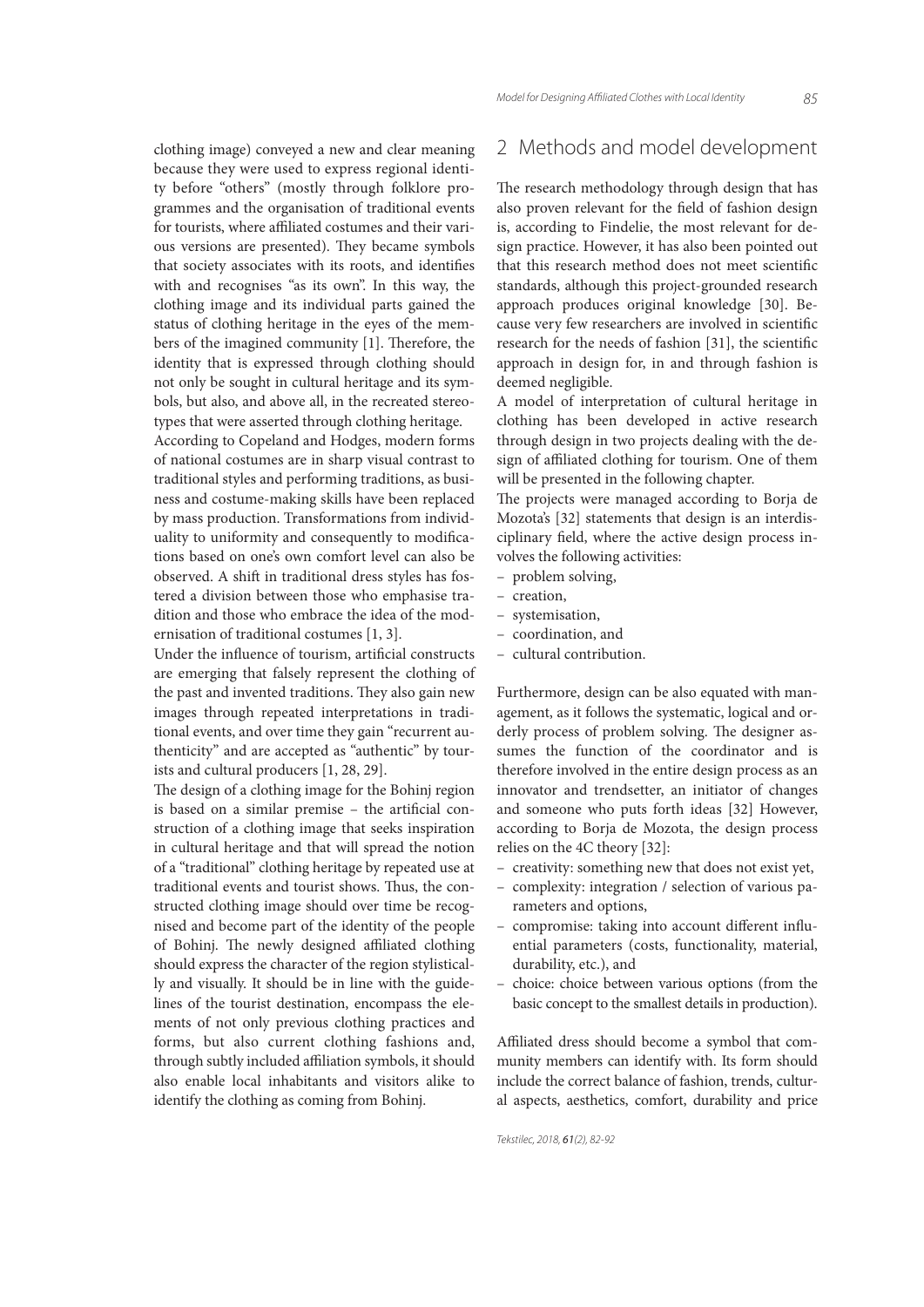[33]. At the same time, it must include symbolic signs and elements from the past, as well as clothing practices that must be appropriately modified to create a new tradition. This is a phenomenon that can be contextualised by Hobsbawm's term [34] "invented traditions". These are created in contemporaneity, with the reiteration and implementation of certain rules that create allusions to continuity with the past [34].

The design process, in which cultural heritage is interpreted into affiliated clothing, first includes the definition of a platform, the meaning of a symbol/ story/heritage, which relates to determining local characteristics and stereotypically recognisable signs, cultural heritage, past and contemporary dressing practices, the selection of local materials and various technological solutions, as well as cooperation, coordination and communication with the public and the client. This confirms the previously mentioned argument that a designer is a manager and coordinator who must identify all of the relevant facts of a project (complexity and compromise), while design is a process that involves creation and decision making (choice). Design, as an

element of the entire process, plays a smaller but very important role, where design skills and good knowledge of cultural heritage is of a great importance. As it turned out in practice, a designer also requires the competences needed to manage a project: inventiveness, communication skills and a sense for details, as well as good knowledge of materials and technical solutions.

# 3 Discussion

A new model for transforming cultural heritage into a clothing image consists of five important and indispensable phases:

- 1. preparation/research choice of a representative local story,
- 2. designing an affiliated symbol,
- 3. designing clothing with the application of that affiliated symbol,
- 4. the production planning process and manufacturing, and
- 5. the promotion and acceptance of clothing.

| Design process        | Designing of affiliated clothing                                                                                                                                                                                                          | Interaction with the 4C<br>theory                |
|-----------------------|-------------------------------------------------------------------------------------------------------------------------------------------------------------------------------------------------------------------------------------------|--------------------------------------------------|
| Problem solving       | Preparation/research – choice of a representative<br>local story: cooperation between a designer and an<br>ethnologist, anthropologist and the local tourism<br>organisation, local authorities and future users                          | Complexity<br>Compromise<br>Choice               |
| Creation              | Design of an affiliated symbol: design skills and<br>good knowledge of local cultural heritage and<br>traditions; dialog with local inhabitants, the client<br>and future users                                                           | Creativity<br>Complexity<br>Compromise<br>Choice |
| Systemisation         | Design of clothing pieces with the application of<br>an affiliated symbol: design skills in clothing,<br>including all constrains (client requirements, future<br>users' wishes, technological and cost performance<br>limitations, etc.) | Creativity<br>Complexity<br>Compromise<br>Choice |
| Coordination          | Production – the production planning process:<br>technical planning design, material selection,<br>technology, management of the production process<br>and timing, and cost and resource management                                       | Creativity<br>Complexity<br>Compromise<br>Choice |
| Cultural contribution | Promotion and acceptance of clothing: promotion<br>of an idea, selected story, symbol and affiliated<br>clothing via different media, cultural and other<br>events, and tourism promotions                                                | Creativity<br>Complexity<br>Compromise<br>Choice |

Table 1: Activities in process of designing affiliated clothing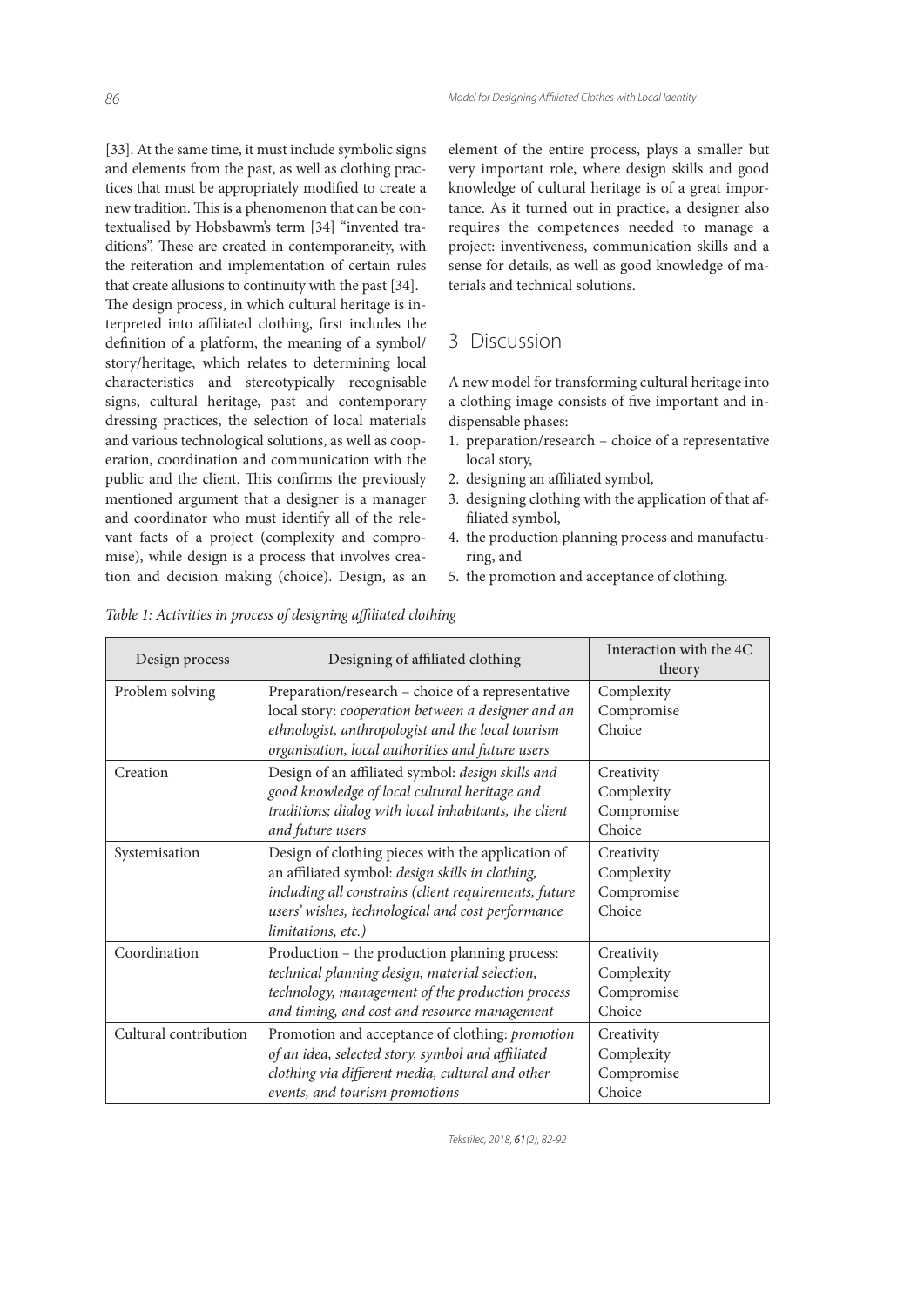- 3.1 Preparation/research choice of a representative local story – inspiration
- Literature review: ethnological and historical records, cultural heritage and traditional crafts.
- Overview: tourism and local development strategies.
- Interview with local inhabitants: local traditions, living heritage stories, traditional crafts and skills.
- Clothing habits: past and contemporary clothing habits, communication with the client and representatives of the community.

In order to form a new group identity, the history, traditions, stereotypes, image of the region and development strategies must be reconstructed. A presentation story and symbols of the region must be extracted from it, thereby creating the inspiration for the creation of symbolic affiliation symbols and signs. It is difficult to define the story, as the identity of a certain (even national) region is not an unchangeable fact passively handed down from generation to generation, but is rather a series of interconnected trends that occasionally go in different directions. For this reason, each generation must decide which of these it will accept and build on them further [35]. In the Bohinj region, several authentic underlying topics can be found that are suitable for a presentational heritage story to serve as a basis for the formation of the symbolic signs of an affiliated clothing image. However, the chosen story must also be linked to the orientation of the tourism destination and, more importantly, the local inhabitants must identify themselves with that story.

In the Strategy of the Development and Marketing of the Bohinj Tourist Destination 2012-2016, the biodiversity of indigenous plants and wild flower meadows are highlighted as the main distinctive advantages of the region over other tourist areas. This is the reason why, in searching for an appropriate heritage story, the focus was on concepts relating to floral richness. Among these, living stories connected with the experience of local inhabitants and their personal involvement were most interesting. Lowenthal explains that only the traditions that we are touched by, and not those that we are taught, are those that we sense [5]. For the symbolic sign, we considered using the iris of Bohinj (Iris pallida subsp. Cengialti f. vochinensis), described as early as 1917 by the botanist Alfonz Paulin, who named it as an independent subspecies after Bohinj [36]. However, research conducted for the Strategy of the Development and Marketing of the Bohinj Tourist Destination found that local inhabitants do not identify themselves with it. Further searching leads to the article by Cvetek entitled "Flora in the Storytelling of Bohinj", which describes flowers that are close to the local inhabitants, as they connect it with their own experience and personal involvement. It also features a description of the "Bohinj Bouquet" and the symbolic meaning of its flowers: "At the Cow's Ball, we can see how Alpine herdsmen and herdswomen drive cows decorated with an alpine bouquet on top. /…/ It had to include edelweiss, gentians, rhododendrons and nigritella" [37]. The article also features interviews with older local inhabitants who discussed their attitudes towards the flowers in the bouquet. It also tells about gathering the flowers and why: "We gave them as gifts to friends; if someone knew you were going to the mountains, they asked for them. It was a beautiful present from the mountains." [37]. The deciding factor for the choice of the story was the confirmation that these flowers are closely connected with the lives of the local inhabitants, and that tradition is still very much alive today. In this way, the Bohinj Bouquet symbolically represents that tradition and the flowers, as a very common theme, as an ideal starting point for stimulating personal emotions and storytelling that give added value to clothing. Given existing images, the choice of a symbol is not difficult to update and can also be recognised in a stylised form. In this way, the Bohinj Bouquet becomes a symbolic affiliation symbol.

### 3.2 Designing an affiliated symbol

- Search for the appearance/application of the symbol in the past.
- Graphic design of the symbol.
- Consideration of technological possibilities and limitations to application.
- Verification of whether the symbol is recognisable, and the exchange of views about it with the client and local inhabitants.

We approached the design process of the clothing image to express the identity of Bohinj using the "creative thinking" design method. This approach understands design as a process, a way of cooperation, where the designer is part of an interdisciplinary team and the design itself conforms to the understanding and vision of the individuals who will wear the clothing [38].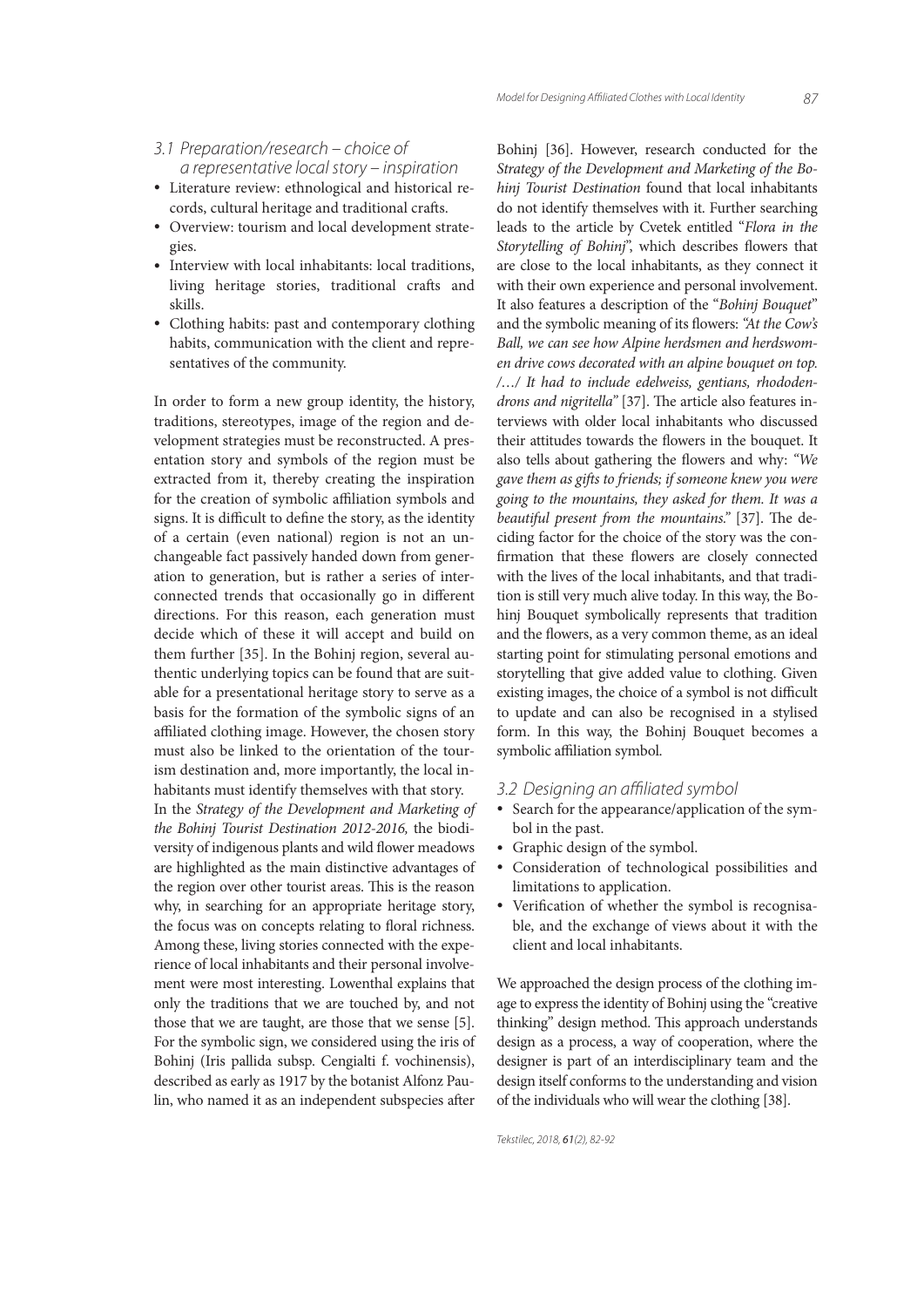As a design inspiration, the chosen underlying story of the Bohinj Bouquet played an important role in the process of creative thinking. The creation of the symbol was carried out in two steps. The first step involved designing a symbol to be applied to individual affiliated garments. The symbol should facilitate the perception and identification of community members. In the second step, individual garments were designed, with the symbol applied to them. Based on the chosen story of the Bohinj Bouquet and old embroideries, a simple stylised symbol was designed, consisting of four alpine flowers: edelweiss (Leontopodium alpinum), gentian (Gentiana clusii), hairy alpenrose (Rhododendron hirsutum) and nigritella (Nigritella nigra).



Figure 1: Graphic design of the symbol "Bohinj Bouquet" [Photo: J. Vilman Proje] and knitted cardigan with the applied symbol [Photo: M. Sodja]

### 3.3 Designing clothing pieces with the applied affiliated symbol

- Croquis images of clothing.
- Selection of a production technology.
- Colour collection.
- Selection of fabrics.
- Preparation of motifs for technological application.
- Production of prototype garments.
- Evaluation of the collection of affiliated clothing with the client and potential wearers (representatives of the community – local inhabitants).

The newly designed symbol serves as the symbolic sign for both the identification and creation of the identity of the clothing image. The decision to make the most representative affiliated garment pieces using knitting techniques was closely linked to historical clothing habits. Hand-knitted pieces were essential in the past, in both the male and female wardrobe.

We presented the sketches and the idea of affiliated clothing, with a knitted cardigan as the central piece of the newly designed collection, first to the client (in this case representatives of the local tourism organisation) and then to the potential wearers (employees of the tourism organisation and members of the community). Some doubts were raised about the lack of a 'business look', with the knitted cardigan instead of a jacket. However, the majority expressed a positive opinion about the knitwear, especially in terms of comfort. The knitwear (cardigan) with the motif of the Bohinj Bouquet was recognised as the basic piece of the newly designed affiliated clothing image, which was agreed by tourism representatives and potential wearers alike.

The cardigan was produced using yarns (55% cotton and 45% acrylic) in speckled grey, burgundy and beige, forming the basis of the emerging clothing image. The complete design pattern for the women's cardigan derived from knitted samples, while a fitted cut was chosen, as it is suitable for different body types. Three versions of the cardigans with the same motif in different colour combinations were produced. Sample fabrics for other garments were chosen according to the colour combinations used for cardigans. These matched the style and rounded off the whole clothing image, and were presented to the client and potential wearers again.

#### 3.4 Production –production planning process

- Evaluation of prototypes with the client and potential wearers, and corrections.
- Final selection of fabrics, colours, cuts and pattern.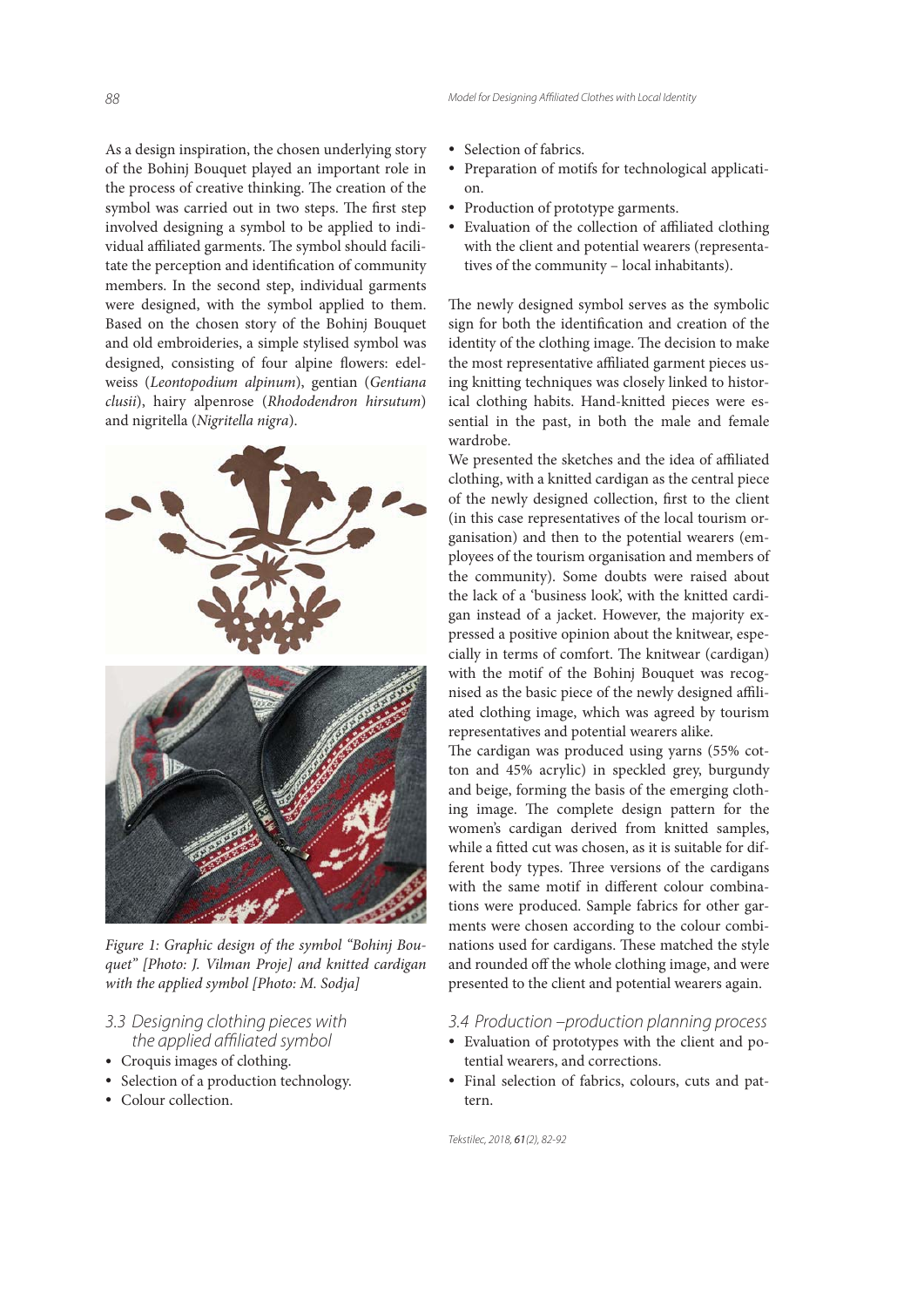- Production planning process: technical drawings of clothes, selection of manufacturers/contractors, cooperation with manufacturers and management.
- Graphic design of labels and packaging.

The complete design pattern for the women's cardigan derived from knitted prototypes. We chose a fitted cut for the cardigans, as it is suitable for different body types. The hems of the knitwear were finished with a wavy border. The shape of the men's cardigans followed the same concept as the women's – in the same colour combination of speckled grey and burgundy, but in a plain knitting technique, while the motif was much less prominent than on the women's cardigans, as the bouquet only appears in the striped pattern on the chest and collar. The chosen model of the men's cardigan was simple, with a ribbed welt at the bottom and on the sleeves, with a high collar, and a zipper.

The same knitting technique was also used for a belt, scarf and cap. We also added a destination logo on the cardigan sleeve, scarf edge and cap cuff.

The colour combination of speckled grey and burgundy were selected for the cardigan; a burgundy checked cotton fabric for the blouse; a beige cotton pique jersey fabric for T-shirts; and a dark blue light elastic denim for the skirt.

Besides the cardigans, other garments from the collection, according to selected sketches, were also produced: two versions of the skirt and two women's blouses (in plain and checked fabric), and men's and women's T-shirts made of jersey material. In the final phase of the design process, we presented all the prototype models and possible combinations to the client and employees of the local tourism organisation – future wearers of the affiliated garments. In the final selection of clothing pieces, the suggestions of community members (potential wearers) were considered, such as the possibility of wearing the tops with jeans, the cut of the skirt, colour combinations, etc. After the tourism organisation confirmed the whole collection, the chosen clothing pieces officially became the affiliated clothing with the identity of Bohinj.

The knitted women's and men's cardigans, and a scarf and cap in the same style are also sold in a souvenir shop. The items are sold in gift packages made of felt, to which a compact brochure is tied, describing the story of the Bohinj Bouquet.



Figure 2: Affiliated clothing image of the Bohinj region [Photo: U. Urbanc], scarf and cap with a gift package (sold in a gift shop) [Photo: M. Sodja]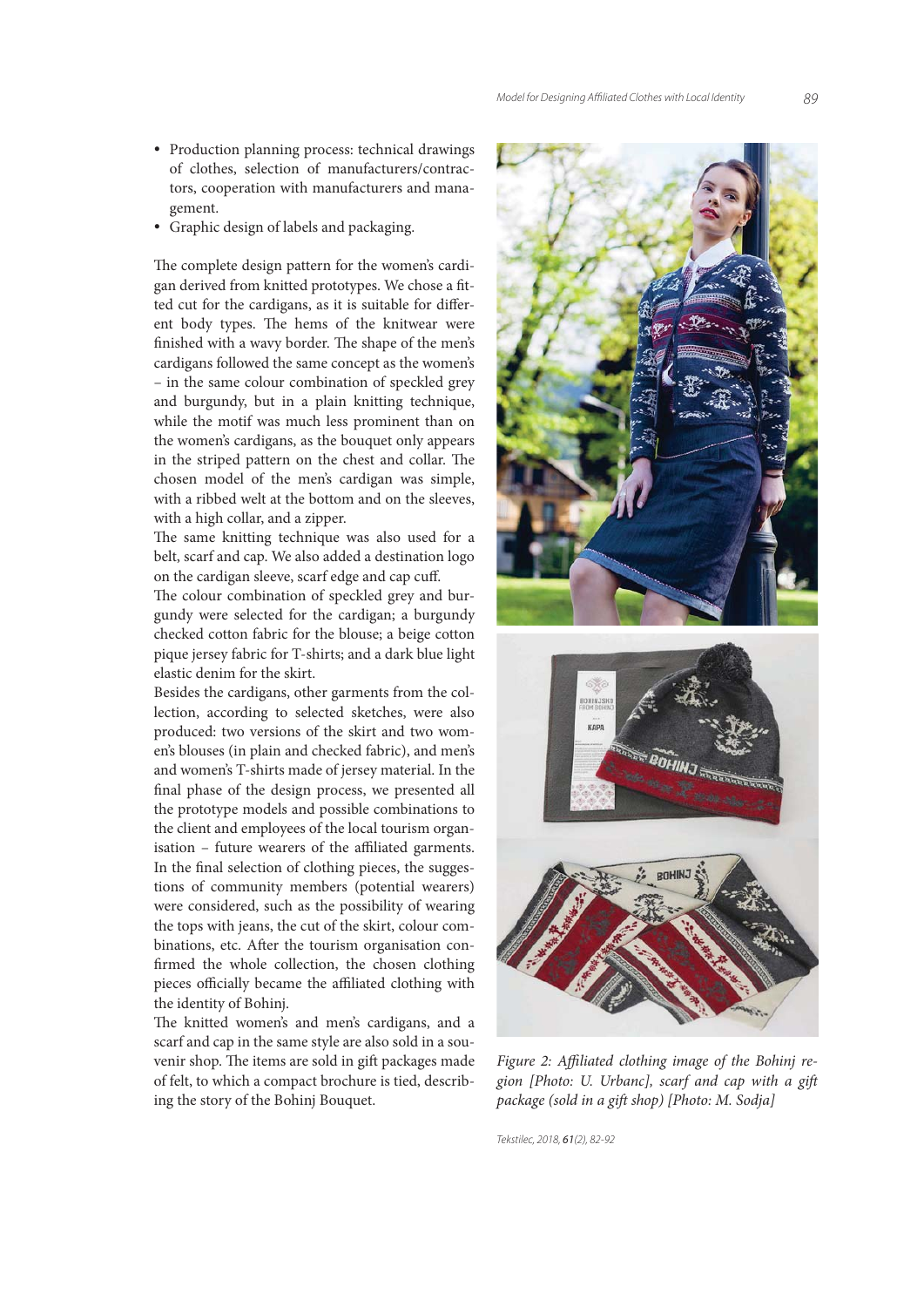# 3.5 Promotion and acceptance of affiliated clothing

- Promotion of the Bohinj Bouquet story and affiliated clothing via different media, events and tourist promotions.
- Expanding the recognition of the affiliated symbol – the Bohinj Bouquet motif – with application on a variety of products.
- Monitoring the sale of clothing pieces to local inhabitants and tourists.

We presented the newly-designed affiliated clothing at a fashion show during the opening ceremony of the International Wild Flower Festival in Bohinj, which is attended by many local inhabitants each year. The presentation of the affiliated clothing was highlighted in the invitation to the opening ceremony, and promoted in an article in the local newspaper, where the story of the Bohinj Bouquet was also retold. When announcing the fashion show featuring the affiliated clothing, the host told the story of the Bohinj Bouquet, associating it with the clothing and emphasising that "people in Bohinj will finally be dressed according to the identity of Bohinj". During the festival, the staff of the Tourist Information Centre, who are also members of the community, and those engaged in the design process wore the affiliated clothes and gave information to local inhabitants and visitors about the inspirational story and the possibilities of buying the items. They did so with enthusiasm, which further contributed to the recognisability of the clothes.

The anticipated positive effect of the design process led to the achievement of the main objective – local inhabitants recognised and accepted the affiliated dress with the applied heritage-based symbol. The possibility of being involved in the design process gave a special relevance to each individual, as well as a sense of belonging. Female members were much more passionately involved in the creation of the women's affiliated clothing image of Bohinj. Moreover, they did not take the task of spreading and strengthening the idea of affiliated clothing as an obligation, but as a pleasure. With that, we also fulfilled the desire to transform local heritage into a newly-made clothing image with a modern feel. With the transformation of the local traditional story into a symbol and comfortable affiliated clothing, individuals (such as tourist guides, vendors of local crafts, and employees of pubs and taverns) have the possibility of promoting the heritage of the community for commercial purposes, while at the same time subconsciously preserving their own heritage. With repeated use and a continuous presence, individuals could have a positive influence on the adoption of new affiliated clothing that could eventually become a trademark of the community.

# 4 Conclusion

The task of designing an affiliated clothing image extends beyond the field of fashion design. The key moment in the process is the definition and choice of a local heritage story that follows the development strategy, lifestyle and vibe of the destination, and the non-material heritage that is still alive among the local inhabitants and that identifies them.

The newly-designed affiliated clothing expresses the character of the region both stylistically and visually. Thanks to carefully-studied planning and its association with the story, the clothing is in line with the guidelines of the tourist destination, encompassing the elements of not only previous clothing practices and forms, but also current clothing fashions. Through a subtly applied affiliation symbol, it also enables local inhabitants and visitors alike to identify the clothing as coming from Bohinj.

Engaging the client and the future wearers of the affiliated clothing in the process of design is also an important factor, as they were in this way included in the decision-making process. This ensured a personal relationship between the users and the clothes, through which identification with the affiliated clothing image was achieved, while the clothing was also more effectively promoted. The individual pieces, especially the cardigans, are understood as a part of their own creation. Including the parties in the design process meant that the wearers became familiar with the story depicted on the garments. This information could thus be passed on to local inhabitants and visitors.

The artificially constructed affiliated clothing image seeks inspiration in cultural heritage that should spread the notion of "traditional" clothing heritage by the means of reiteration and use at tourist, traditional and business events. Thus, the constructed clothing image should be recognised over time as part of the identity of the inhabitants of Bohinj. It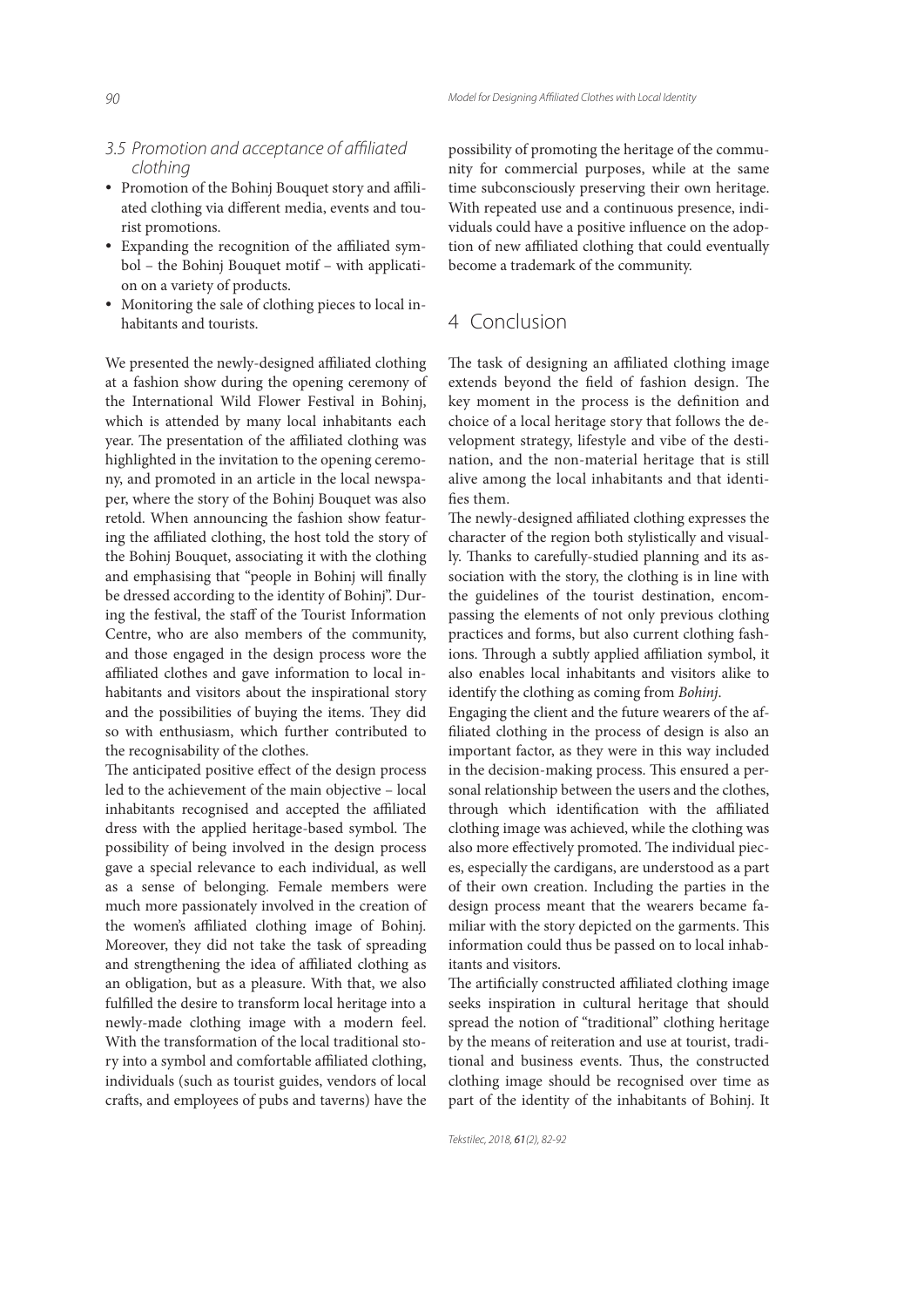facilitates the integration of local cultural heritage into modern life, and to the recreation of a story through which Bohinj can be identified, thus creating a new tradition.

# References

- 1. KNIFIC, Bojan. Folklornikom s(m)o vzeli noše: Kostumiranje folklornih skupin – med historično pričevalnostjo in istovetnostjo. Ljubljana : ZRC, ZRC SAZU, 2010.
- 2. ČEPAITYTE GAMS, Ona Agota. Preteklost, dediščina in vprašanje avtentičnosti: (re)konstrukcija dvorca velikih litovskih knezov v Vilni : magistrsko delo . Univerza v Ljubljani, Filozofska fakulteta, Oddelek za sociologijo, 2012.
- 3. COPELAND, Raedene, HODGES, Nancy. Exploring masquerade dress at Trindade Carnival: bikinis, beads, and feathers and the emergence of the popular pretty mas. Clothing and textilles Research journal, 2014, **32**(3), 186−201, doi: 10.1177/0887302X14531452.
- 4. BAZIN, Yoann, AUBERT-TARBY, Clémence. Dressing preofessional, an aesthetic experience of professions. Society and Business Review, 2013, **8**(3), 251−268, doi: 10.1108/SBR-04-2013- 0031.
- 5. LOWENTHAL, David. The heritage crusade and the spoils of history. Cambridge : Cambridge University Press, 1998.
- 6. LOWENTHAL, David . The past is a foreign country-revisited. Cambridge : Cambridge University Press, 2015.
- 7. BOGATAJ, Janez. Sto srečanj z dediščino na Slovenskem. Ljubljana : Prešernova družba, 1992.
- 8. WANG, Ning. Rethinking authenticity in tourism experience. Annals of Tourism research, 1999, **26**(2), 349−370, doi: 10.1016/s0160-7383- (98)00103-0.
- 9. STEINER, Carol J., REISINGER, Yvette. Understanding existential authenticity. Annals of Tourism Research, 2006, **33**(2), 299−318, doi: 10.1016/j.annals.2005.08.002.
- 10. KULEVIČIUS, Salvijus. Kulturos paveldo autentiškumas: reliatyvistine perspektyva. In Lietuvos Did˛iosios Kunigaikštystės Valdovų rūmų atkūrimo byla. Vieno po iūrio likimas (serija "Lietuvos istorijos studijos", t. 4). Edited by A. Bum-

blauskas. Vilnius : Vilniaus universiteto leidykla, 2006, 147−182.

- 11. HOBSBAWM, Erik John. Nations and nationalism since 1780. 2.ed. Cambridge : Cambridge University Press, 2012.
- 12. MACCANNELL, Dean. Staged authenticity: arrangements of social space in tourist settings. The american Journal of Sociology, 1973, 79(3), 589−603.
- 13. COSTA, Janeen Arnold, BAMOSSY, Gary J. Le Parc Disney: creating an authentic@ American experience**.** In NA - Advances in Consumer Research, **28**. Edited by Mary C. Gilly and Joan Meyers-Levy. Valdosta, GA : Association for Consumer Research, 2001, pp. 398−402.
- 14. JOHNS, Nick, HOSEASON, Julian. Which way for heritage visitor attractions? In Quality Issues in Heritage Visitor Attractions. Edited by I. Jeoman, S. Drummond. Routledge, 2001, pp. 222−242.
- 15. KOLAR, Tomaž, ŽABKAR, Vesna. A consumer-based model of authenticity: An oxymoron or the foundation of cultural heritage marketing? Tourism management, 2010, **31**(5), 652− 664, doi: 10.1016/j.tourman.2009.07.010.
- 16. JENSEN, Øystein, LINDBERG, Frank. The consumption of a tourist attraction: a modern, post-modern and existential encounter perspective. In Interpretive consumer research: paradigms, methodologies & applications. Edited by S. C. Beckmann, R. H. Elliott. København : Handelshøjskolens Forlag, 2000, pp. 213−238.
- 17. RYAN, Cris. Tourist experiences, phenomenographics analysis, post-positivism and neural network software. International Journal of tourism Research, 2000, **2**(2), 119−131, doi: 10.1002/ (sici)1522-1970(200003/04)2:2<119::aidjtr193>3.0.co;2-g.
- 18. HALEWOOD, Chris, HANNAM, Kevin. Viking heritage tourism: authenticity and commodification. Annals of Tourism Research, 2001, **28**(3), 565−580, doi: 10.1016/S0160-7383(00) 00076-1.
- 19. SHEPHERD, Robert. Commodification, culture and tourism. Tourist studies, 2002, **2**(2), 183− 201, doi: 10.1177/146879702761936653.
- 20. WAITT, Gordon. Consuming heritage: Perceived historical authenticity. Annals of Tourism Research, 2000, **27**(4), 835−862, doi: 10.1016/ S0160-7383(99)00115-2.